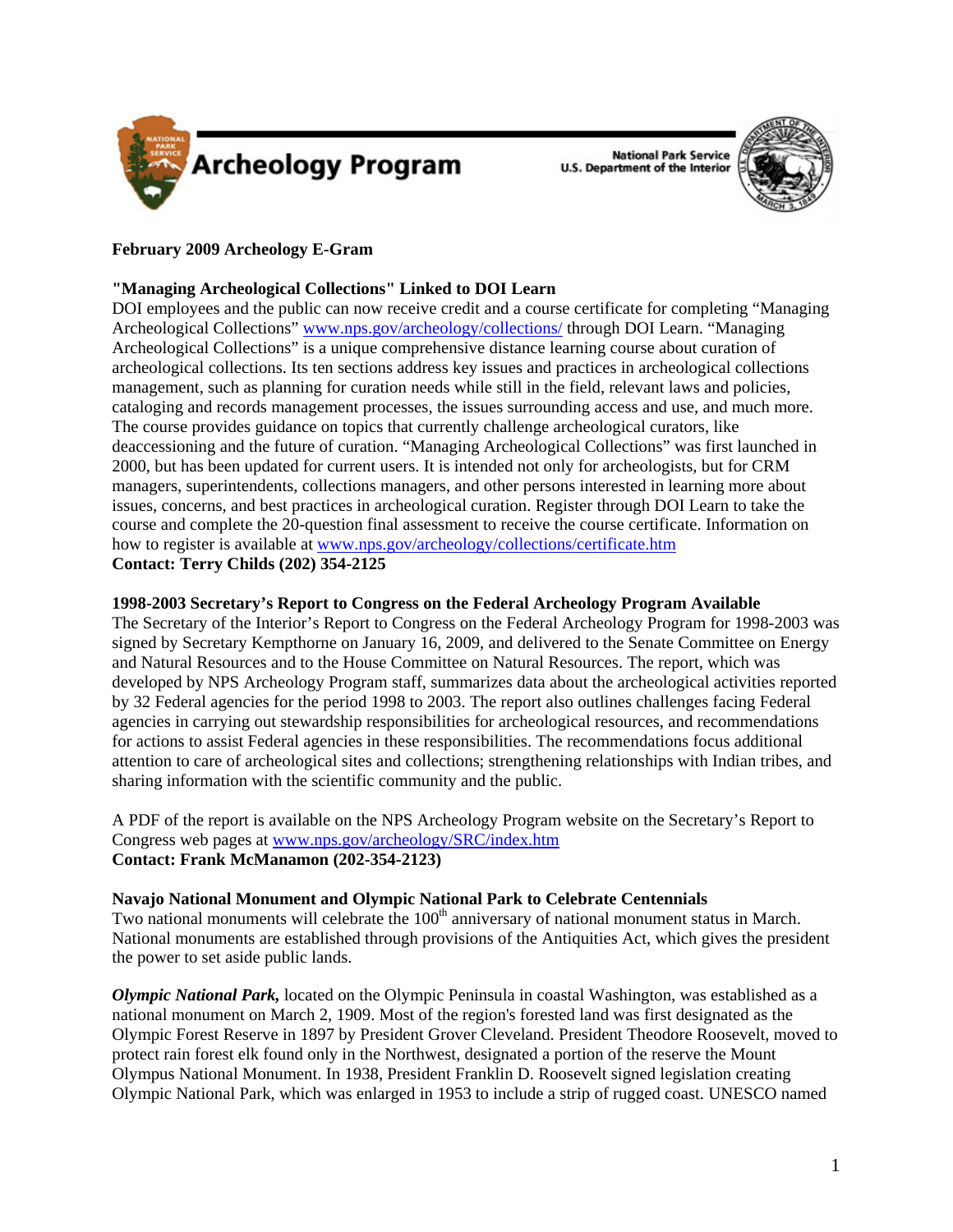the park an International Biosphere Reserve in 1976 for the extraordinary scenic and scientific values of its rain forest. In 1981, the park was designated a World Heritage Park for its outstanding natural and cultural values. Ninety-five percent of the park was further protected from modern encroachment when Congress added it to the National Wilderness Preservation System in 1988.

Although Olympic NP was originally established to protect natural resources, significant cultural resources have also been preserved. Many archeological sites, from high mountain hearth sites to extensive coastal middens, are protected. In 1993, a piece of woven material found at the edge of a snowfield in the park's high country was determined to be part of a 2,900 year old basket - a tangible link to the Native Americans who lived and moved through the Olympic Mountains. The bond between Native Americans and the region remain strong; Olympic National Park is associated with more tribal groups than any other national park.

*Navajo National Monument,* consisting of three Ancestral Puebloan cliff dwellings, is located within the external boundaries of the Navajo Reservation in Arizona and New Mexico. Many archeologists and anthropologists believe that the Navajo migrated from the north between A. D. 1400 and 1525. Navajo oral tradition suggests an earlier arrival, around A. D. 700 or 800. When the Spanish arrived from the south in the 1540s, the Navajo were already well established on the Colorado Plateau.

The Navajo dominated northeastern Arizona and northwestern New Mexico until the early 20th century, when an influx of eastern Americans began to develop the western frontier. In August 1868, the Navajo Reservation was established. Anthropologists and archeologists registered their concern for Puebloan ruins inside the reservation boundaries. In 1909, William B. Douglass, General Land Office Examiner of Surveys, recommended the establishment of Navajo National Monument to protect the ruins.

On March 20, 1909, President William H. Taft signed the proclamation to create Navajo National Monument for "a number of prehistoric cliff dwellings and pueblo ruins … which are new to science and wholly unexplored, and because of their isolation and size are of the very greatest ethnological, scientific, and educational interest" (Proc. No. 873).

Betatakin and Keet Seel each sit on 160 acre islands of federal land surrounded by the Navajo Nation. Located approximately 30 miles to the east of Betatakin in Nitsin Canyon, Inscription houses occupies a shallow alcove on 40 acres of Federal land. Numerous intact floors and roofs, even intact hearths with ashes, testify to the astonishing preservation of Keet Seel and contribute valuable insight into pueblo architecture and ancient peoples' ways of life.

To learn more about national monuments and the Antiquities Act, go to <www.nps.gov/archeology/sites/Antiquities/index.htm>

## **Three Archeological National Historic Landmarks Designated**

On January 16, former DOI Secretary Kempthorne designated three archeological National Historic Landmarks.

*The Miami Circle at Brickell Point Site, Miami, FL***,** is the location of the primary village of the Tequesta people, one of the first Native North American groups encountered by Juan Ponce de León in 1513. The Tequesta people were able to maintain their culture following European contact through their association with the unique environment of the Everglades. Following discovery in 1998, research at the site has produced an impressive body of data. Extensive historical, geological, and archeological research has effectively demonstrated the antiquity of the site and the circular feature. The site's significance lies in the well-preserved evidence of American Indian architecture and the wealth of materials that relate to trade patterns and that shed light on ceremonial Tequesta practices.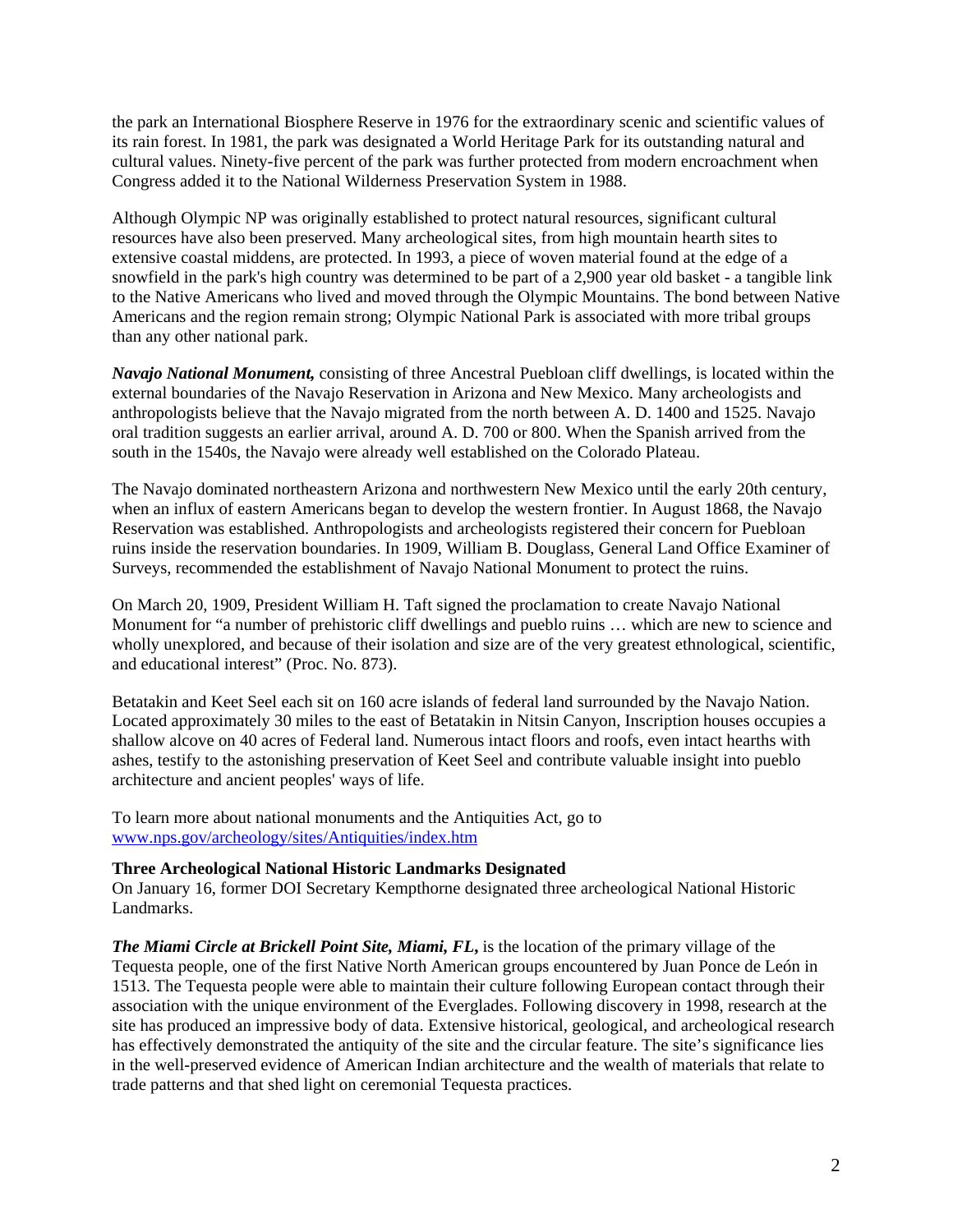*New Philadelphia Town Site, Barry, Il***,** founded in 1836, is the first known town platted and officially registered by an African American before the Civil War. The town's founder, Frank McWhorter, was a formerly enslaved man who bought his freedom and that of 15 family members through his earnings from mining Kentucky caves for crude niter and processing the material into saltpeter. McWhorter purchased 42 acres of land in rural Illinois that became the town of New Philadelphia and sold lots to African Americans, European Americans, and racially mixed residents. New Philadelphia flourished because of its proximity to major crossroads and to the Mississippi and Illinois Rivers. When the railroad bypassed the town, the community declined. Today, none of the original buildings of the town are left. New Philadelphia provides material evidence for understanding life in multi-racial communities in the  $19<sup>th</sup>$ century. Researchers are investigating relationships between formerly enslaved individuals, free-born African Americans, and people of European descent who lived together in a small rural community. This avenue of research can provide nationally significant information about race and ethnicity, acculturation, and identity formation that can make a substantial contribution to the archeological literature.

*Ludlow Tent Colony, Ludlow, CO***,** is nationally significant in the history of industry for its association with the Ludlow Massacre, a pivotal event in American history that culminated in the destruction of the tent colony by fire and the deaths of two women and eleven children on April 20, 1914. The United Mine Workers of America established the colony on vacant land near the mines and the small community of Ludlow after coal miners and their families were evicted from company housing during a strike that began in September 1913. On April 24, a truce was declared and representatives of the miners and the mine owners met to discuss a "peace with justice." In 1916, the United Mine Workers of America purchased the 40 acre site of the Ludlow Massacre, and built a monument commemorating the massacre. Since then, union rallies and commemorations have become regular events at the site. The Ludlow Tent Colony Site is the first strike camp to be archeologically investigated, providing the means to gain a richer, more detailed, and more systematic understanding of the everyday reality of American mining families of the early  $20<sup>th</sup>$  century.

#### **ACHP Releases "A Report on Federal Historic Property Management"**

In accordance with Executive Order 13287 "Preserve America," the Advisory Council on Historic Preservation (ACHP) has presented its report on the health of historic properties held by Federal agencies in stewardship for the American people. The report assesses how agencies are managing these assets, how these historic properties contribute to local economic development, and what can be done to improve the state of Federal stewardship. This Preserve America Executive Order Report to the President is an evaluation of Federal agencies' accomplishments in their stewardship efforts since the ACHP's first report to the President in 2006. Federal agencies provided progress reports to the ACHP in 2008 that have been summarized in this report. Based on these submissions, the ACHP has developed a series of recommendations for action to advance the goals of the Executive Order and the National Historic Preservation Act.

To read the full report, go to <www.achp.gov/section3/index.html>

#### **NPS Sponsors Archeological Research at Elkhorn/Ebert Ranch**

The Department of Anthropology, University of North Dakota, invites students to attend its Archeological Field School in May and June, 2009. The 6 week course is being offered in cooperation with the USFS, the NPS, and BOR. The first 2-3 weeks of the field school will involve survey work at the Elkhorn/Ebert Ranch in the western North Dakota Badlands, where Theodore Roosevelt had a cattle operation in the 1880s. One week will be spent mapping the remains of the Elkhorn Ranch headquarters. The final 2-3 weeks will be spent conducting test excavations at multiple prehistoric sites at Shadehill Reservoir, SD.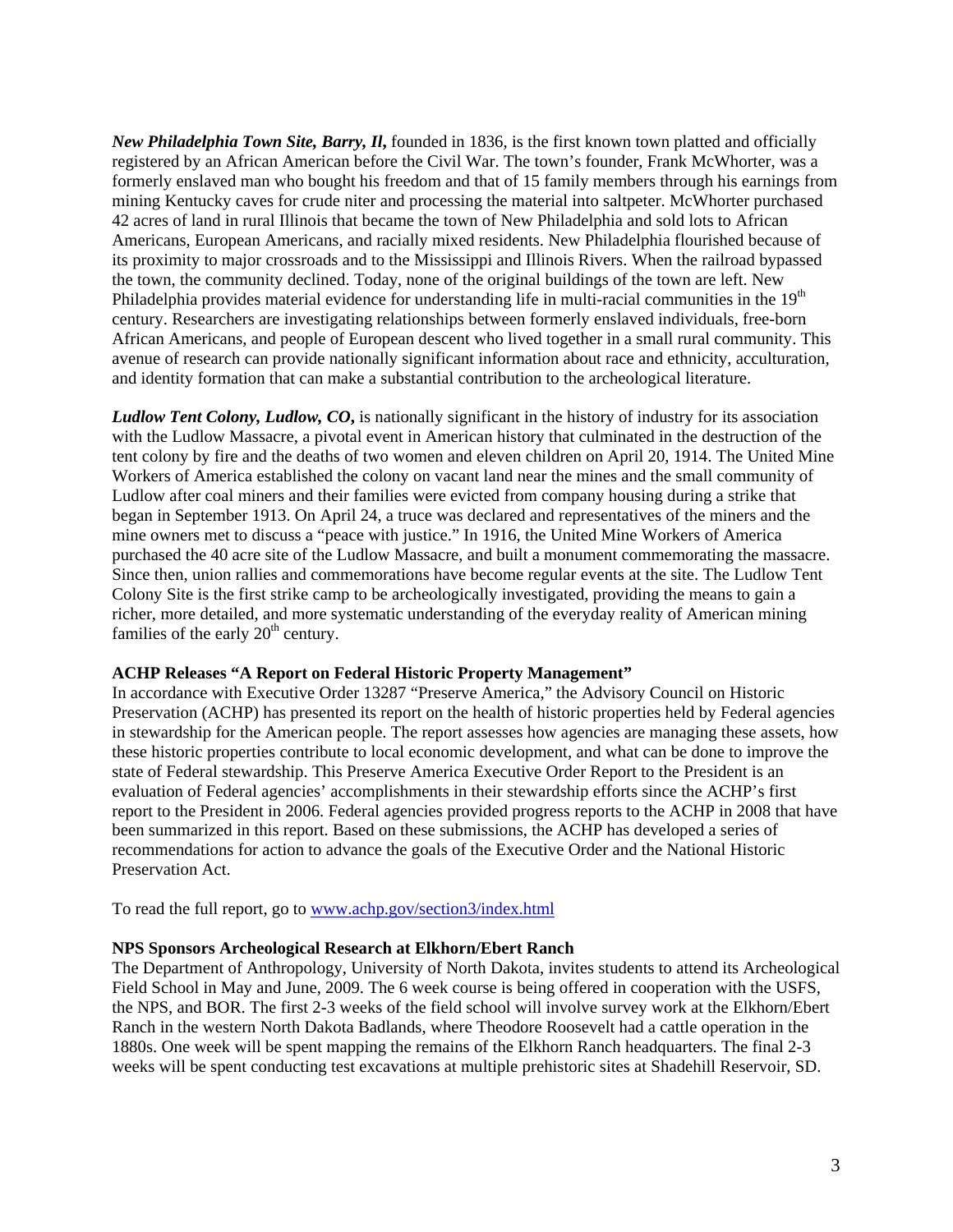Field school students will learn standard archeological field techniques, including proper excavation methods, record keeping, site mapping via digital means (GPS, total station) and by paper, profiling and soil descriptions, and photography. Students will receive up to six semester hours of undergraduate credit.

For additional information, go to<www.und.edu/dept/undar/fieldschool/fieldschool.html>

## **NPS Sponsors Archeological Research at Cape Krusenstern NM**

The University of Washington (UW) invites students to join of a joint UW - NPS research project this summer in Northwest Alaska. The field crew will be conducting archeological survey, site testing, and GPS mapping at Cape Krusenstern for approximately 6 weeks from late June to early August. Project participants will live at a remote field camp for the duration of the project and will have the opportunity to work with an interdisciplinary team that includes archaeologists, geologists and community volunteers. The project will provide travel, food, lodging and a stipend. Applications are due March 31, 2009.

Applications and more information can be found at: [students.washington.edu/shelbya/CAKR\\_Project.shtml](students.washington.edu/shelbya/CAKR_Project.shtml)

## **Two South Dakota Men Indicted on Charges of Violating ARPA**

Elliot D. Hook was indicted by a federal grand jury on two counts of excavating and trafficking in archaeological resources and one count of trafficking in Native American cultural resources on December 11, 2008, for excavating and trafficking in archaeological and Native American cultural resources. He appeared before US Magistrate Judge Mark A. Moreno on January 2, 2009, and pled not guilty to the indictment. The maximum penalty upon conviction is five years custody, a \$250,000 fine, or both, and three years of supervised release. A fine and restitution may also be ordered. The charges relate to Hook's alleged excavating and trafficking in artifacts taken from public land. The investigation is being conducted by the US Fish and Wildlife Service. Hook was released on bond pending trial. A trial date has not yet been set.

In a separate case, John M. Sheild has been indicted in South Dakota on a federal charge of trafficking in archeological resources, accused of violating an archeology law that protects American Indian artifacts. The grand jury charged Sheild with trafficking — between Jan. 1, 2004, and October 2008 — in "archeological resources, namely, bullet casings, slugs, buttons, military items, thumb scrapers, projectile points, bone tools, stone tools, beads, a pewter ring, a child's ring, a British gun flint, ... shell cases, buckles, bone handles and brass copper pieces" that had been excavated or removed from public and Indian lands.

South Dakota's Missouri River banks are constantly giving up treasures of Indian artifacts, and federal laws prohibit the removal of human remains, funerary items and other sacred items from public and Indian land.

Sheild appeared in court Jan. 6, pleading not guilty. He was freed on his own recognizance, and a trial is set for June 9. Sheild was one of five men indicted on similar charges.

## **Archaeology Magazine Reports on Drugs and Looting**

The locus of archeological crime in the American Southwest and across the nation is shifting into the world of guns and drugs, reports Samir Patel in an article in the March/April issue of Archaeology Magazine. Methamphetamine is one of the most addictive and destructive of all drugs, causing feelings of high energy and euphoria, in addition to delusions, paranoia, and violent behavior. In the Southwest, archeological antiquities are an untraceable commodity. A strange synergy is developing with meth that puts every archeological site and collection at risk, Patel notes. Meth provides a surplus of energy that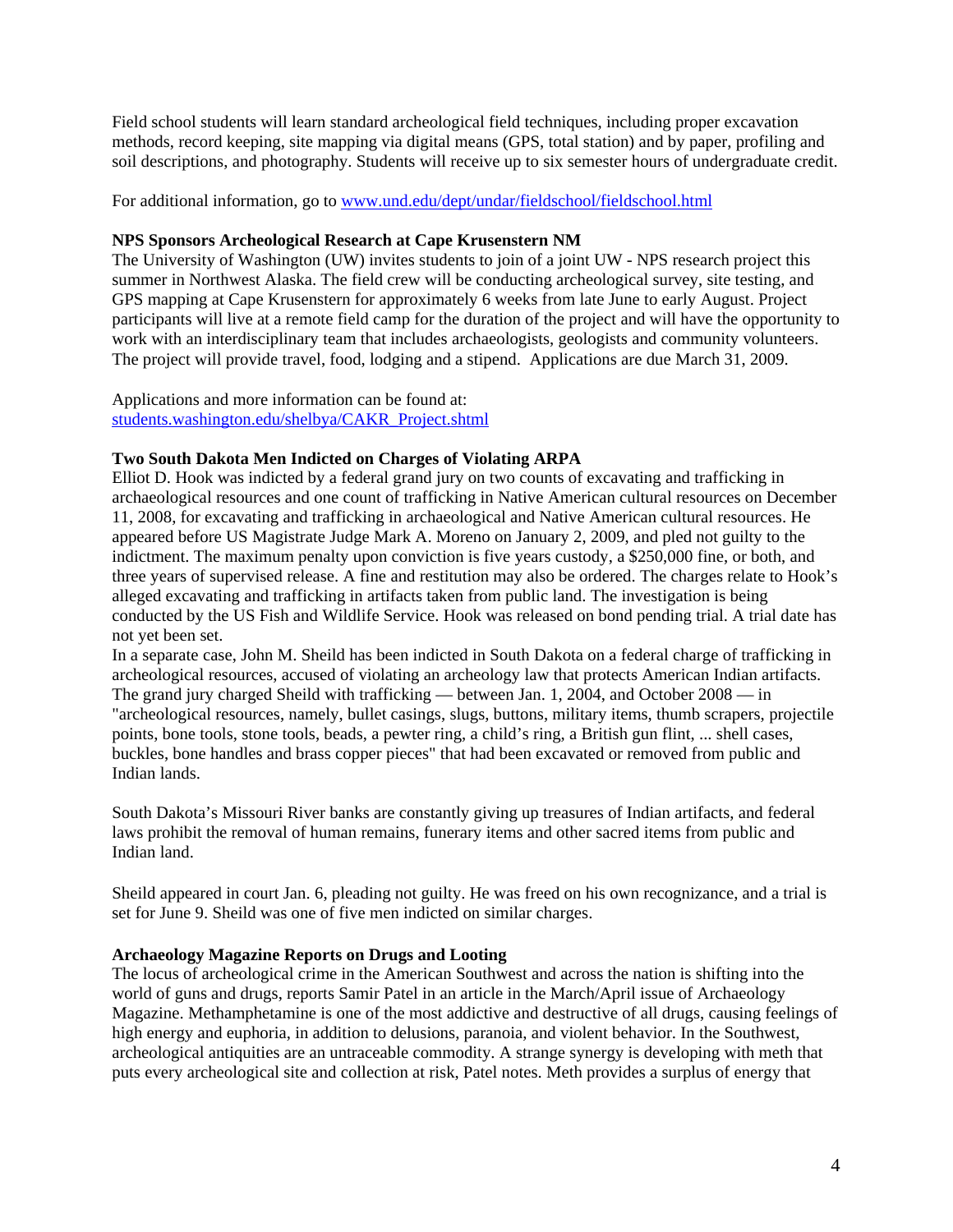users need to work off, and artifact hunting to get the money for the next high is one way to do it. Meth looters are changing the face of looting in the U.S., and Southeast Asia and Europe may not be far behind

The looting-meth connection is reported by Federal archeologists and law enforcement officers across the nation. The involvement with drugs is problematic for law enforcement officers who pursue cultural resource crime. Once a looting suspect is caught, archeological resource violation laws take a back seat to drug charges. Drug and firearm possession carry much steeper penalties than ARPA violations, under most circumstances. Drug cases can make it easier to recover artifacts, as looters will more readily hand them over when faced with drug charges, especially if doing so will save them from ARPA charges. As a result, there is little risk for drug dealers who want to engage in antiquities trade.

Read the entire article at<www.archaeology.org>

## **FLETC Offering Archeological Resource Protection Training**

The Federal Law Enforcement Training Center (FLETC) presents a 37 hour class which provides training in all aspects of an archeological investigation and subsequent prosecution of crimes. This premier class is taught by accomplished instructors that are nationally recognized subject matter experts in the fields of law enforcement, and archeology and law. The class cumulates in a 12 hour archeological crime scene practical exercise where law enforcement officers and archeologist work as a team to investigate and document a crime scene. Attendees will gather and process physical evidence, write incident reports, executive summaries, search warrants, damage assessments, and provide testimony in a courtroom scenario.

The course will be offered through the Navy, in Jacksonville, Florida, on April 13-17, 2009, and at Acadia NP, Winter Harbor, Maine, on April 27-May 1, 2009.

For registration information, contact Virginia McCleskey, 912-554-4828. For all other questions, please contact Senior Instructor Charles Louke, 912-280-5188.

## **Summer Anthropology Program at National Museum of Natural History**

The Summer Institute in Museum Anthropology is an intensive four-week training program that will teach graduate students how to use museum collections in research, incorporating Smithsonian collections into their anthropological training as an integral part. Support from the Cultural Anthropology Program at NSF will cover full tuition and living expenses for 12 students each summer. The summer institute is sponsored by the Department of Anthropology, National Museum of Natural History, Smithsonian Institution, Washington DC, from June 29 (tentative)-July 24, 2009.

For more information and application instructions, go to<anthropology.si.edu/summerinstitute>.

## **NPS Uses New Technology to Record USS Arizona Memorial**

The NPS is participating in ongoing research at the USS Arizona Memorial to capture the battleship submerged in Pearl Harbor, Oahu, in stereoscopic three-dimensional high definition (3D HD) imagery. Nearly 1.5 million people make the journey to the USS Arizona Memorial each year to pay their respects to those 2,390 Americans who lost their lives on December 7, 1941, and the more than 900 sailors and marines still entombed within the *USS Arizona*.

The underwater 3D HD camera systems designed and built by the Advanced Imaging and Visualization Laboratory at Woods Hole Oceanographic Institution will be used by NPS researchers to document the battleship's exterior. An additional miniature underwater 3D HD system will be mounted on a remotely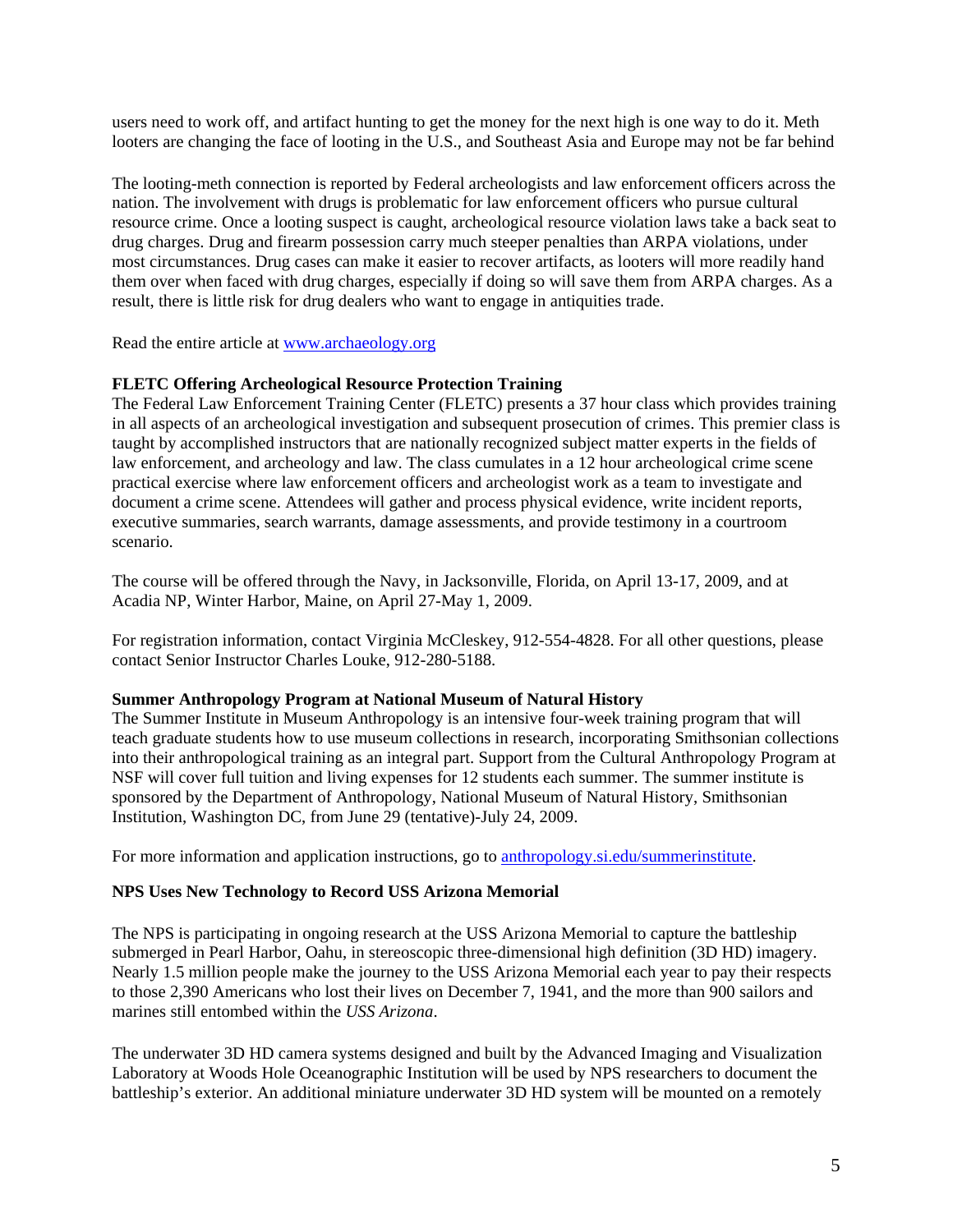operated vehicle, or ROV, provided by VideoRay LLC to perform a non-invasive, condition assessment of accessible cabins in the interior of the ship.

The Arizona Memorial Museum Association (AMMA) has provided support for the project and plans to incorporate the footage into its ongoing educational programs. The US Navy's Mobile Diving and Salvage Unit ONE (MDSU) will provide logistical and dive support, while Ocean Technology Systems (OTS) provides the underwater communication resources for the project.

## **Projects in Parks: Reporting on Federal Archeology**

Sharing information about archeological activities is a priority for Federal agencies, and part of good stewardship. Since the passage of the Antiquities Act of 1906 that assigned Federal agencies responsibility for archeological resources, the Federal Archeology Program has made information available about efforts to wisely care for archeological resources. The reports provide overviews of stewardship activities and recommendations for improvements in caring for archeological resources.

The Antiquities Act, through its regulations, identified the young Department of the Interior as a lead agency in caring for archeological resources. Leadership continues to this day; the NPS, within the Interior Department, is responsible for collecting and analyzing data about archeological activities for the Secretary's Report to Congress on the Federal Archeology Program, which reports on all Federal archeological activities.

This essay provides an overview of Federal Archeology Program efforts report on the care for archeological resources since the passage of the Antiquities Act.

#### Reporting on Federal Archeological Activities After the Antiquities Act

Nearly 50 years before the first Federal law to require reporting about archeological activities to Congress, the first Departmental Consulting Archeologist (DCA), Jesse Nusbaum, wrote a series of reports about archeological activities for the Secretary of the Interior between 1929 and 1932 (Nusbaum 1929, 1930, 1931, and 1932; see also Browning 2003 and McManamon and Browning 1999 for more of the historical context). Nusbaum also served as the Superintendent of Mesa Verde National Park at the time, and the Departmental Consulting Archeologist has been in the NPS ever since. He described his oversight of permitting for archeological investigations under the Antiquities Act, summarizing applications for archeological permits that he had reviewed for the Secretary of the Interior and describing the newly authorized and ongoing archeological investigations. Nusbaum also used the reports to describe the continuing problem of archeological site looting on the public lands of the Southwest, which he had ample opportunity to observe during his field visits to the sites where permitted studies were underway. Looting of archeological resources on public lands continues to be a problem.

The 1974 Archeological and Historic Preservation Act (AHPA) Reporting Requirements The Archeological and Historic Preservation Act of 1974 (AHPA; 16 U.S.C. 469) was the first Federal law to require Federal agencies, through the Secretary of the Interior, to report to Congress about activities related to the archeological data recovery program that was the focus of that Act. AHPA mandated that

…the Secretary shall coordinate all Federal survey and recovery activities authorized under this Act and submit an annual report at the end of each fiscal year to [Congress] indicating the scope and effectiveness of the program, the specific projects surveyed and the results produced, and the costs incurred by the Federal Government as a result thereof (16 U.S.C. 469a- 3(c).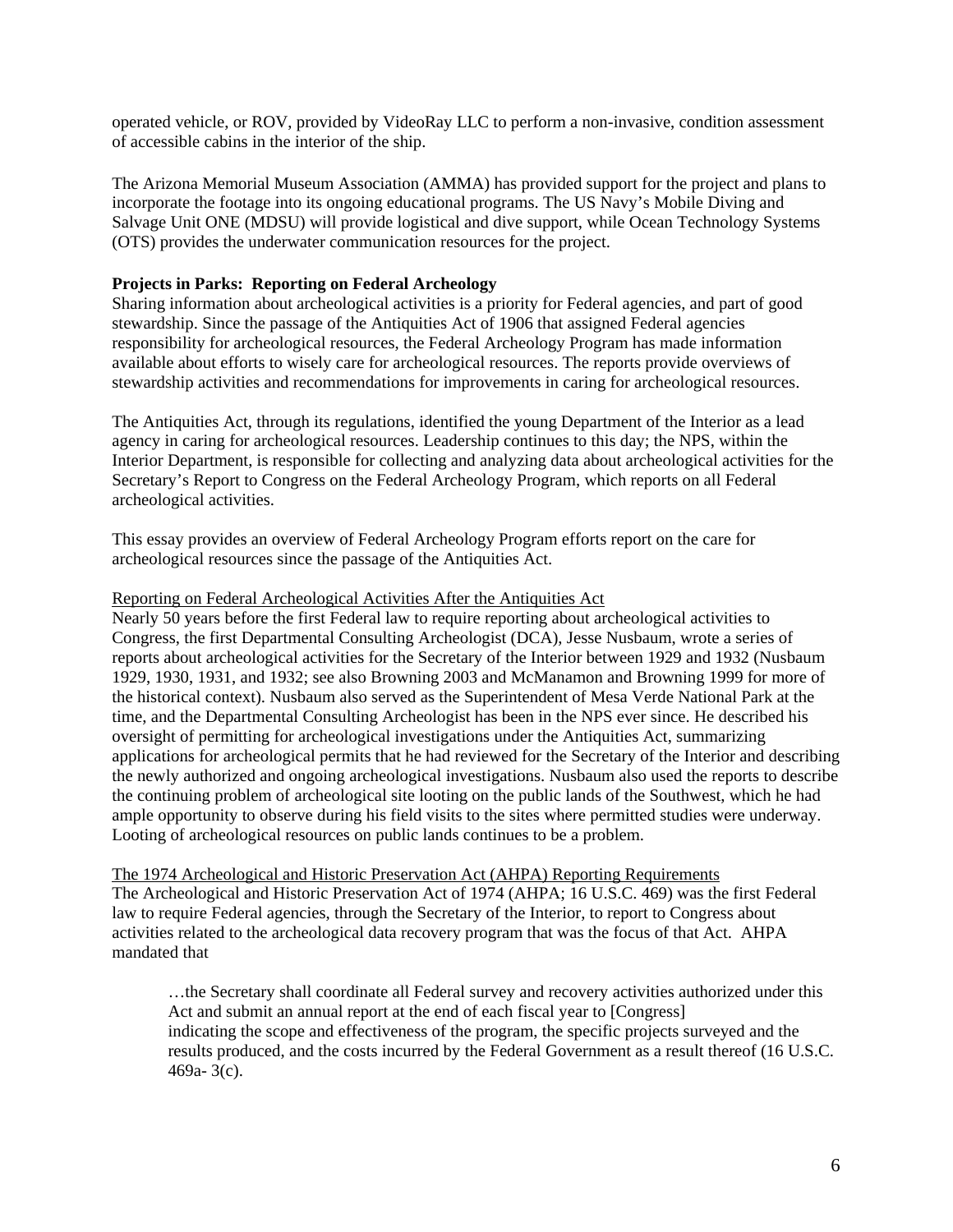The Secretary's responsibilities for reporting under the 1974 Act were delegated administratively to NPS, and within NPS to the DCA. AHPA emphasized the interagency nature of reporting; the DCA's responsibilities expanded to include reporting to Congress on the Federal Archeology Program.

Following AHPA requirements, Secretarial reports to Congress in 1975 and 1976 discussed program scope and effectiveness and a tabulation of projects, contractors, costs, nature of investigations, and stage of project completion (Table 1).

In addition to the reports produced by the NPS DCA, the Interagency Archeological Services Division (IAS) developed two reports between 1976 and 1979 on the status of archeological activities in Federal agencies (Interagency Archeology Program 1979a, b). The 1976 report on the Interagency Archeology Program included abstracts of archeological investigation reports available through the National Technical Information Service (NTIS), and information about project costs, contractors, and research reports.

In 1978, the Department of the Interior created the Heritage Conservation and Recreation Service (HCRS), that included archeology. The HCRS produced a single report that combined data on the 1977 and 1978 archeological and historic data recovery activities (Heritage Conservation and Recreation Service 1978). The report noted that, with initiation of the Tennessee-Tombigbee Waterway in Alabama and Mississippi, the IAS had "assumed a vital leadership role" in large-scale archeological mitigation projects. The 1977-1978 report provided case studies of projects in which the IAS was involved directly, NTIS abstracts, discussion of budget and cost effectiveness, and tables specifying projects, agencies served, costs, contractors, and final reports. The data were not complete, however; information about archeological activities had not been provided to IAS by several agencies, though each of them funded or guaranteed loans for construction projects that may have involved archeological inventory and salvage excavation.

The Secretarial reports produced between 1975 and 1979 focused on the results of large archeological projects carried out largely through contracts. Reports primarily contained information about project results and expenditures. After the passage of ARPA, and particularly after 1985, reporting shifted to focus on agency activities and quantitative measurements of archeological activities.

The 1979 Archaeological Resources Protection Act (ARPA) Reporting Requirements The 1979 ARPA expanded the focus of reporting about Federal archeological activities,

...the Secretary of the Interior shall comprehensively report as a separate component on the activities carried out under the provisions of this Act [ARPA], and he shall make such recommendations as he deems appropriate as to changes or improvements needed in the provisions of this Act. Such report shall include a brief summary of the actions undertaken by the Secretary under section 11 of this Act, relating to the cooperation of private individuals (16 U.S.C. 470ll).

In 1988 ARPA was amended in several important ways, including the addition of a new requirement (16 U.S.C. 470ii) that "…each [federal] land manager shall submit an annual report to [Congress] regarding the actions taken under [each agency's public archeological awareness] program." ARPA's uniform regulations were revised a few years later to take account of the 1988 amendments. Among the changes was a new section, --.19, that directs agencies to provide the Secretary of the Interior with information about their archeological public awareness programs so that this information can be included in the Secretary's report to Congress about Federal archeological activities by all agencies.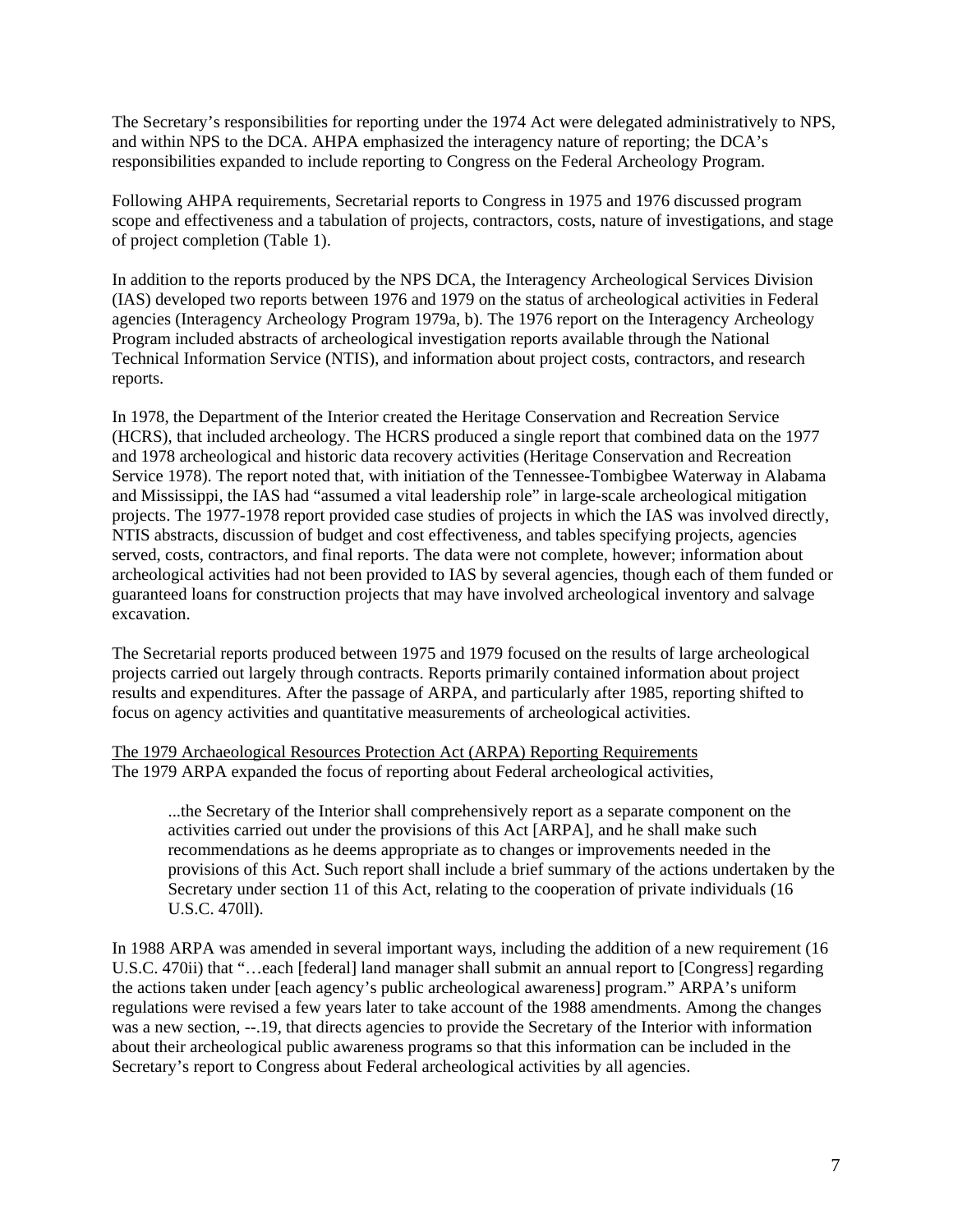The first report to Congress developed under the additional requirements of ARPA was a slim administrative compilation for 1980 to 1982, based on information collected from 47 Federal agencies (Table 1). It documented 1774 projects, most of them conducted by 13 agencies, for a cost of \$57 million over 3 years.

In 1986, a report was sent to Congress on the Federal Archeology Program for 1983 and 1984 (Table 1). The small number of staff of the Archeological Assistance Division (a forerunner of the present NPS Archeology Program) and the task of collecting, compiling, and analyzing data from over three dozen Federal agencies combined to create an enduring pattern of periodic rather than annual reporting.

Development the 1983-1984 report utilized a computerized database of information about the Federal Archeology Program. The database initially was intended to focus on archeological project data, including information about authorizing agencies, permits, costs, and resulting reports. The National Archeological Database (NADB) is, in part, an outgrowth of this reporting need. Currently, the Reports portion of NADB is the most developed of the components of the database that were originally envisioned.

#### The Secretary's Report to Congress: 1985-2007

In mid-1985 an interdepartmental meeting of Federal archeologists and historic preservation officers resulted in an agreement to work cooperatively and expand the scope of information collection for reporting on the Federal Archeology Program. The resulting 77 item questionnaire, requesting both quantitative and narrative information, was sent out to 42 agencies. Since 1986, the NPS Archeology Program has annually solicited information about Federal archeological activities, sending a questionnaire to agencies and bureaus with archeological responsibilities. The information that is submitted through the questionnaire is posted on the Archeology Program website at <www.nps.gov/archeology/SRC/data.htm> and is essential to the findings of the Secretary's Report to Congress.

The collected information for fiscal years 1985 and 1986 was extensively analyzed and reported in 1989 (Table 1). The report is a milestone in reporting on Federal archeology. Before this document, the reports had been mainly focused on specific archeological projects done in conjunction with Federal development or infrastructure undertakings. There was no information about the land managing agencies' archeological activities that focused on the inventory, documentation, interpretation, long term preservation, and protection of the resources on the lands they were responsible for.

Out of review and analysis of the 1985-1986 data came a set of recommendations for improving Federal archeology. In October 1991, Secretary Lujan issued these recommendations as a policy statement, the *National Strategy for Federal Archeology*. The *National Strategy* was sent by the Secretary to the Secretaries of Agriculture, Energy, Defense and, Transportation; the Tennessee Valley Authority Chairman; and the Environmental Protection Agency Administrator, with a letter urging each of them to adopt this approach to archeological stewardship in their respective departments or agencies.

The 1985-1986 report, because it covered a wider range of activities than earlier reports and because the same or similar data have been collected in reports since then, serves as a baseline for the Federal Archeological Program. Six additional reports have been completed (Table 1) since the 1985-1986 report was sent to Congress. The reports emphasize the importance of continuing and building archeological programs in the Federal departments whose undertakings affect archeological resources, for example, development and regulatory type agencies. The need to continue to support and increase the resources for Federal agencies whose missions include the care of archeological sites on the lands that they are responsible for is also identified.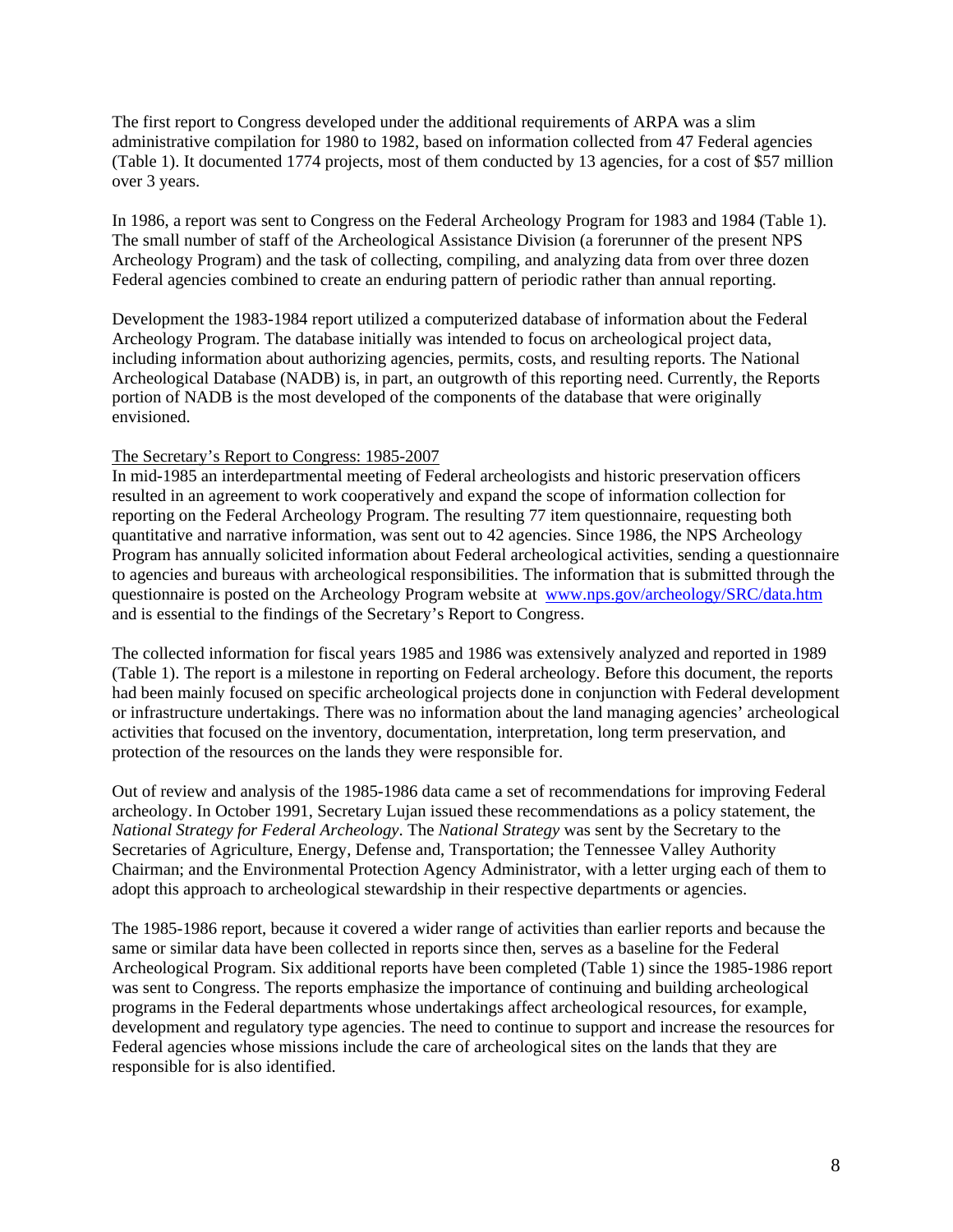The data management and development of the Secretary's reports are time-consuming, but are worth the time spent. The benefit of having detailed quantitative data to develop or support improvements in policy, statute, and appropriations was demonstrated through their use by Congress to assess the needs for amending ARPA, and then so amending it. Quantitative data on archeological looting collected by the 1985-1986 report to Congress played an important role in other sections of the 1988 ARPA amendments. The House of Representatives committee staff used these data to justify the need for strengthening law enforcement in looting prosecutions. These quantitative data supported and supplemented the substantial anecdotal account of looting collected during Congressional committee hearings (House Committee on Interior and Insular Affairs 1988a,b).

The most recent Report to Congress on the Federal Archeology Program, covering the period 1998-2003 (Table 1), describes Federal agency efforts in all of the areas covered by the earlier reports. A number of exemplary projects are highlighted. The need for agencies to continue with archeology programs and to find opportunities to broaden and strengthen them is emphasized. One area of increasing importance in the archeological programs of many Federal agencies, in particular the land managing agencies, is volunteer programs. These programs offer interested, often very skillful, and dedicated non-archeologists, opportunities to work on professional archeological investigations. As the Federal workforce has contracted and domestic funds have been reduced, volunteer programs, when adequately organized and supervised, provide important and necessary human resources to carry out important agency missions.

For over 30 years, Federal agencies have reported about their archeological activities. Why should the government focus this kind of attention on this particular kind of cultural resource? One reason is the nonrenewable nature of archeological resources, which merits special attention to them. Once destroyed, archeological sites cannot be regenerated. Archeological sites cannot be reintroduced to an area from which they have been eliminated, like wolf populations reintroduced into the Yellowstone ecosystem where they once lived. The collections, reports, records, and data that are archeological resources also have special needs that must be taken into account as part of their care. Like the archeological sites that they derive from, they also are one-of-a-kind resources and require special treatment for long term access and preservation. For over a century, archeological resources have been recognized as special public resources and singled out for preservation and protection for all Americans.

A second reason for special consideration is the publically recognized cultural, historic, and scientific value, which overrides a more narrow commercial value that a small portion of artifacts have. The commercial value of a few objects threatens the cultural and educational values of all of the archeological record when those few become the focus of looting, trafficking, and vandalism. It is in the public interest to focus attention on ways that the Federal government is ensuring the care and use of America's archeological record.